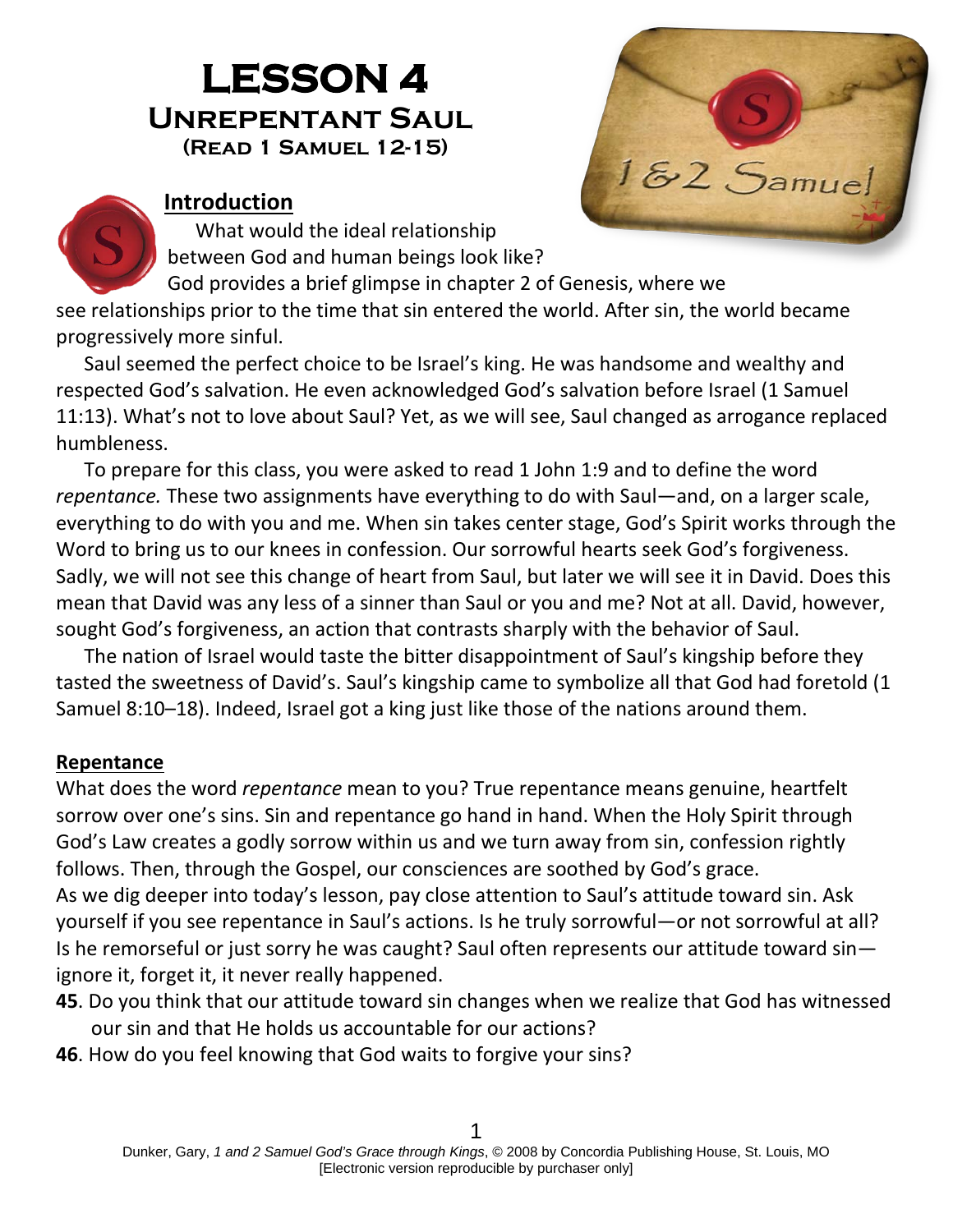## **Samuel's Farewell**

Read 1 Samuel 12. Samuel used the opportunity of Israel's gathering at Gilgal to review God's faithfulness and say farewell—providing us a history lesson of God's

- **47**. Samuel reminded the Israelites of the sinfulness of their request for a king. Match the points Samuel made (left-hand column) with the appropriate Bible verse (right-hand column).
- **A.** God raised spiritual leaders like Moses and Aaron. **Each all Samuel 12:12**
- **B.** God was gracious even when Israel forgot Him. **Example 12:14** 1 Samuel 12:14
- **C.** God provided deliverance through the judges. **C.** God provided 12:6
- **D.** Despite God's Kingship, Israel wants a human king. **1** Samuel 12:11
- **E.** A human king can succeed only if the king and his subjects fear God. \_\_\_\_1 Samuel 12:9
- **48**. Samuel's message brought repentance (12:19). What did Samuel say would happen should Israel "do wickedly" in God's sight (v. 25)?

## **Saul Rebuked**

Read 1 Samuel 13. After a God-fearing start, Saul's reign took a turn for the worse. Some scholars believe Saul's reign was only three years old when he offered an unlawful sacrifice to God.

- **49**. Saul formed an army (13:2) as God had told the people a king would do. Saul's son Jonathan defeated the Philistines, but when the Philistines counter-attacked, Israel cowered in fear. Who was responsible for offering sacrifices to God ?
- **50**. What consequences followed for Saul? How did Saul respond to Samuel? Do you find repentance here? Why or why not?

## **Jonathan Attacks the Philistines**

Read 1 Samuel 14:1–23. While Saul took religious matters into his own hands, Jonathan sought the Lord. In his writings, Samuel ably contrasts the actions of father and son. Jonathan's actions are really those his father should have taken.

- **51**. What action did Jonathan take that indicated his reliance on God?
- **52**. Saul decided to consult God but then changed his mind when it appeared that he already had a military advantage (14:18–20). How would you describe Saul's faith?

## **God Rejects Saul**

Read 1 Samuel 14:24–15:35. In the heat of battle, Saul denied his men food. In the end, Saul's men sinned against God by eating meat with blood still in it (see Leviticus 17:10–11). Then Saul blamed his son for disobeying his orders not to eat.

**53**. What did Saul's men do to prevent him from killing his son Jonathan (14:43–45)?



- 
- - -